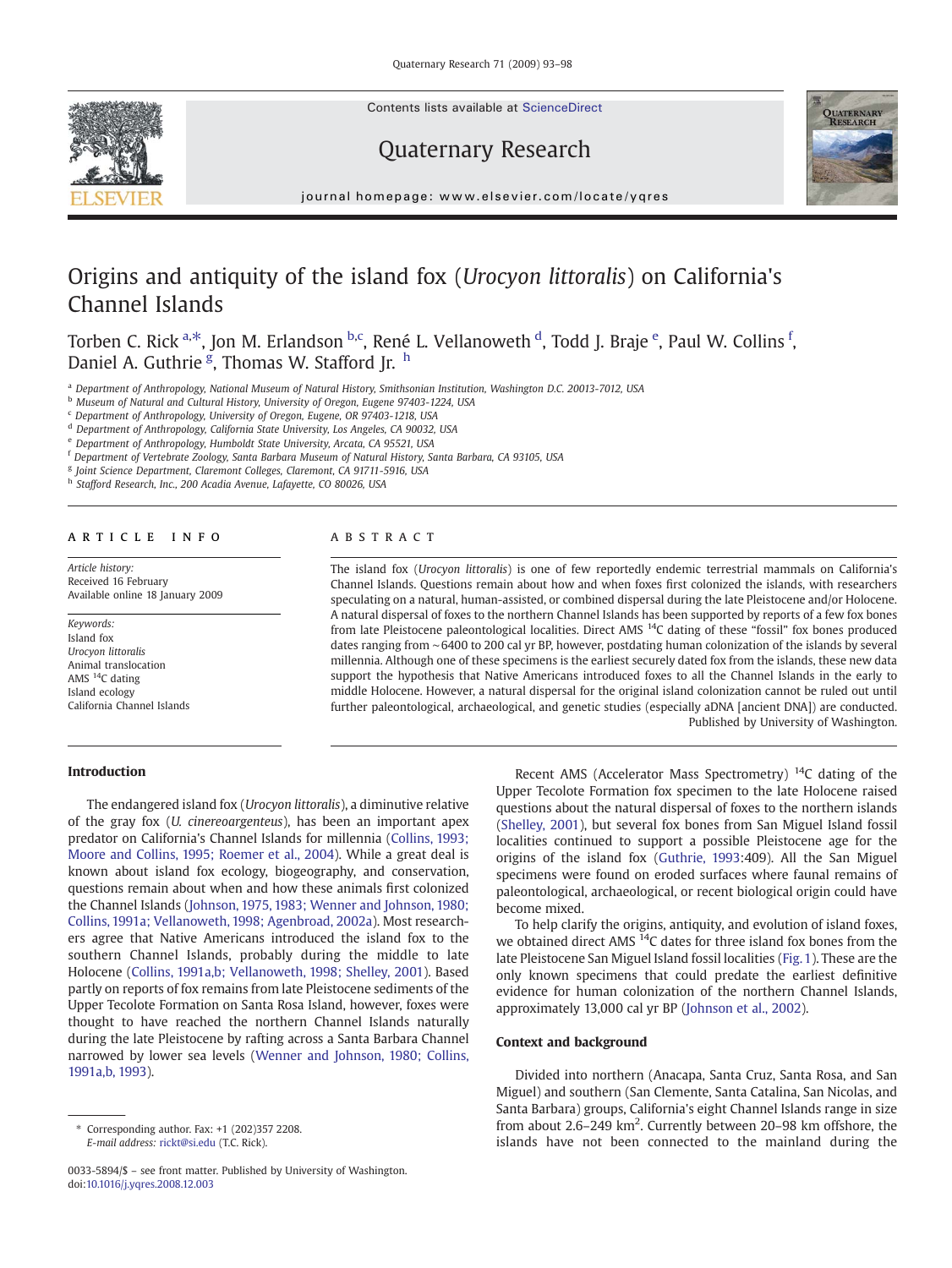<span id="page-1-0"></span>

Figure 1. Southern California and the Channel Islands showing the location of directly dated fox specimens and approximate ages (<sup>14</sup>C yr BP). Tecolote Member, SNI-11, and SCLI-43C are archaeological specimens dated by Shelley [\(2001\)](#page-5-0).

Quaternary [\(Johnson, 1983](#page-5-0)). During glacial periods of the Pleistocene, lower sea levels caused the northern islands to coalesce into a single, larger island (Santarosae), the eastern end of which was only 6–8 km from the mainland (see [Porcasi et al., 1999; Kennett et al., 2008](#page-5-0)). Considerably more dispersed and isolated, the southern islands have remained farther from the mainland and were more difficult for terrestrial animals to colonize.

Island foxes are about the size of a house cat (Fig. 2), with subspecies found on all the islands except Anacapa and Santa Barbara (each ~2.6–3 km<sup>2</sup> in area). Other endemic island terrestrial mammals appear to have been limited primarily to the deer mouse (Peromyscus maniculatus), western spotted skunk (Spilogale gracilis), western harvest mouse (Reithrodontomys megalotis), San Miguel Island vole (Microtus miguelensis), and ornate shrew (Sorex ornatus; [Guthrie,](#page-5-0) [1998; Schoenherr et al., 1999\)](#page-5-0). Pygmy (Mammuthus exilis) and fullsized (M. columbi) mammoths lived on the northern islands during the



Figure 2. Adult island fox on San Nicolas Island (photo by R. L. Vellanoweth).

Pleistocene ([Agenbroad, 1998; Thaler, 1998\)](#page-4-0). Mammoths are generally good swimmers that colonized the islands naturally, while foxes are poor over-water dispersers [\(Wenner and Johnson, 1980; Johnson,](#page-5-0) [1983; Collins, 1991a](#page-5-0)).

The focus of extensive conservation, including a captive breeding program, four subspecies of island fox are currently critically endangered due to predation by golden eagles (Aquila chrysaetos) and possibly canine diseases ([Coonan et al., 2002, 2005; Roemer et al.,](#page-4-0) [2002, 2004; Clifford et al., 2006](#page-4-0)). Foxes are omnivorous, consuming insects, fruits, mice, small reptiles, marine invertebrates, and other foods, and they prey on deer mice and ground nesting birds [\(Moore](#page-5-0) [and Collins, 1995\)](#page-5-0). Island foxes are generally docile, show little fear of humans, and are easily tamed [\(Moore and Collins, 1995](#page-5-0)).

Island foxes played an important role in the spiritual lives of native Channel Island peoples—the Island Chumash and Tongva (Gabrielino). Island foxes have been found in numerous archaeological sites, were likely semi-domesticates or pets, were harvested for their pelts, and probably served other functions like pest/rodent control ([Collins,](#page-4-0) [1991b\)](#page-4-0). The Chumash and Tongva had extensive exchange networks with the mainland and islands, including trade of a variety of beads, subsistence items, other goods, and likely island foxes [\(Collins, 1991b;](#page-4-0) [Vellanoweth, 2001; Kennett, 2005](#page-4-0)).

Despite research at several Channel Island fossil localities ([Lipps,](#page-5-0) [1964; Orr, 1968; Guthrie, 1993, 1998, 2005; Agenbroad, 1998, 2002b;](#page-5-0) [Thaler, 1998; Agenbroad et al., 2005\)](#page-5-0), foxes are rare or absent in paleontological deposits, with bones known from just four localities. The method of accumulation (carnivore dens, owl roosts, etc.) can influence the types of animals found in a fossil deposit. [Guthrie](#page-5-0) [\(2005](#page-5-0):37–38) suggested that many of the fossil localities he has analyzed may have been deposited by bald eagles (Haliaeetus leucocephalus), with at least one historic bald eagle nest known to contain a small number  $(n=10)$  of island fox bones [\(Collins et al.](#page-4-0) [2005](#page-4-0)). The few fossil specimens are all morphologically similar to modern island foxes with no documented gray foxes or intermediaries. The "Pleistocene" Santa Rosa fox remains consist of three bones from one individual now known to date to 1480–1280 cal yr BP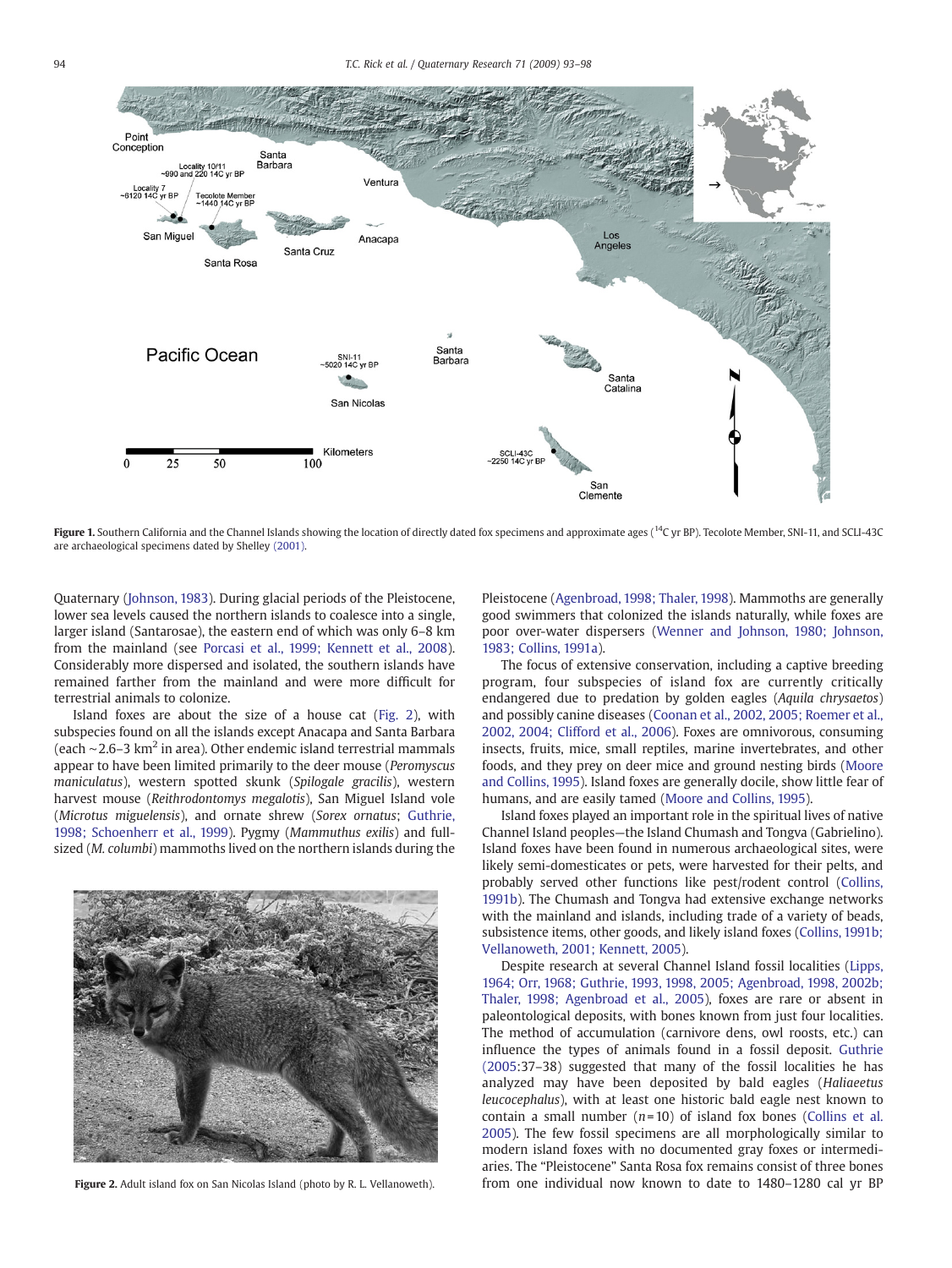([Shelley, 2001](#page-5-0)). Once thought to have been lost, there are limited notes available for these bones.

The other fox remains were recovered from three late Pleistocene fossil localities (SMI-V-7, V-10, and V-11) on San Miguel Island ([Guthrie, 1993\)](#page-5-0). For SMI-V-7 on Simonton Cove, Guthrie obtained 14C dates of  $25,160 \pm 380$  and  $> 38,000$  <sup>14</sup>C yr BP for bird (*Fratercula sp.*) bones from the surface. For SMI-V-10 on Cuyler Harbor, he reported a date of  $32,143 \pm 787$  <sup>14</sup>C yr BP for a bird (*Chendytes lawi*) bone from the surface. SMI-V-11 has not been dated but is located near SMI-V-10. Archaeological sites are located in the immediate vicinity of all three localities and extensive erosion may have mixed paleontological, archaeological, and recent biological materials on these surfaces. Consequently, these San Miguel Island fox remains could date anywhere from the late Pleistocene (∼38,000 14C yr BP) to the Historic period.

#### Methods

The three San Miguel localities produced a total of nine fox bones (long bones, vertebrae, and skull fragments) from three individuals (one at each locality). We selected one relatively large bone from each locality for AMS dating, including an ulna from locality SMI-V-7 and femur fragments from localities V-10 and V-11 housed at the Santa Barbara Museum of Natural History (SBMNH). The bones are generally well preserved with two of the specimens (SBMNH 138 and 397) etched and pitted on the surface, probably from being digested by another animal and/or sand blasting. The bones were sampled and analyzed at Stafford Laboratories with protocols outlined in [Waters](#page-5-0) [and Stafford \(2007\)](#page-5-0); XAD purified collagen was dated from all three bones. During collagen extraction, protein preservation was similar to that expected for recent bones rather than Pleistocene material. Graphite targets were analyzed at the Keck Carbon Cycle AMS Facility in the Earth System Science Department, University of California-Irvine.

### Results

Calibrated 14C dates for the three island fox specimens range from ca. 6400 cal yr BP to the Historic period—much younger than the late Pleistocene dates available for other bones from the same localities (Table 1). The locality V-7 ulna produced a date of  $6120 \pm 25$  <sup>14</sup>C yr BP (6400–6210 cal yr BP; UCIAMS-40173), currently the oldest securely dated fox from the Channel Islands. The locality V-10 and V-11 femora were dated to  $990 \pm 15$  <sup>14</sup>C yr BP (950–800 cal yr BP; UCIAMS-38253) and  $220 \pm 15^{14}$ C yr BP (300–0 cal yr BP; UCIAMS-38252), respectively. Like the <sup>14</sup>C dates reported here, direct AMS dating of the Santa Rosa fossil fox remains provided a date of  $1440\pm50$  <sup>14</sup>C yr BP (1480– 1280 cal yr BP; UCR-3563; [Shelley, 2001](#page-5-0)).

AMS measured  $\delta^{13}$ C values were also obtained for the three San Miguel Island fox specimens, with the preliminary values ranging from −11.6‰ for the ca. 6400 yr old specimen to −18.4‰ and −19.5‰ for the two late Holocene specimens. Several studies have shown that stable carbon and nitrogen isotopes from bone collagen are a reliable proxy of general dietary patterns, especially the degree of marine or terrestrial contributions to the diet [\(Chisholm et al., 1982; Schoeninger](#page-4-0) [et al., 1983; Walker and DeNiro, 1986; Goldberg, 1993; Newsome et al.,](#page-4-0) [2004](#page-4-0)). The oldest fox specimen in our sample, with a value of −11.6‰, is enriched in marine carbon and comparable to values obtained from marine mammals (see [Walker and DeNiro, 1986; Newsome et al.,](#page-5-0) [2004](#page-5-0)), suggesting the complete proteins this animal consumed came almost exclusively from marine foods. The other two values (−18.4‰ and −19.5‰) suggest a diet considerably higher in terrestrial foods, and are comparable to land mammal values reported by [Walker and](#page-5-0) [DeNiro \(1986\)](#page-5-0) and values reported for two modern island fox (−18.3‰ and −16.0‰) specimens from San Clemente Island [\(Goldberg,](#page-5-0) [1993](#page-5-0):181).

These preliminary data suggest that at least some island foxes were consuming large amounts of marine foods. It is possible that foxes were scavenging marine carrion on beaches, as modern foxes are known to do [\(Moore and Collins, 1995](#page-5-0)), scavenged marine foods around Native American villages, or were fed marine foods by Native Americans. Given the high marine signature for the 6400 yr old fox, the two latter possibilities seem probable, especially if foxes were semi-domesticates or pets. Because of the relatively small size of our preliminary sample, however, more stable isotope studies of fox bones are needed to assess their ancient diet.

#### **Discussion**

Prior to our study, several researchers speculated that island foxes evolved from gray foxes that arrived on the northern islands by chance-rafting during the Pleistocene, with Native Americans later transporting island foxes to the southern islands ([Wenner and](#page-5-0) [Johnson, 1980; Collins, 1991a; Vellanoweth, 1998\)](#page-5-0). Others speculated on human-assisted dispersal of foxes to all the islands ([Vellanoweth,](#page-5-0) [1998; Kennett, 2005:](#page-5-0)49). Through analysis of island fox and mainland gray fox skeletons, [Collins \(1991a, 1993\)](#page-4-0) suggested that gray foxes may have first colonized the islands just prior to the Wisconsin glaciation ( $\sim$ 25,000<sup>14</sup>C yr BP), and under selective pressure and inbreeding rapidly dwarfed into the small-sized island fox in 10,000 yr or less. This proposition was supported by morphometric and genetic data interpreted in light of the "fossil" Santa Rosa Island fox specimen now known to be of late Holocene age (see [Collins,](#page-4-0) [1991a, 1993; Wayne et al., 1991; Goldstein et al., 1999; Aguilar et al.,](#page-4-0) [2004](#page-4-0)). These dates were also based on the timing of the breakup of Pleistocene Santarosae with foxes thought to have arrived while the northern islands were still connected and closer to the mainland, an event now thought to have occurred between about 10,000 and 9000 cal yr BP, some 4000 to 3000 yr after human colonization (see [Porcasi et al., 1999; Kennett et al., 2008\)](#page-5-0). Because the genetic and

| <b>Table 1</b> |                                                               |  |
|----------------|---------------------------------------------------------------|--|
|                | AMS <sup>14</sup> C dates on paleontological island fox bones |  |

| Locality/provenience                                 | Museum catalog number <sup>a</sup> | AMS lab number <sup>b</sup> | Material dated             | $\delta^{13}$ C ‰ VPDB | Conventional radiocarbon<br>age, $^{14}$ C yr BP $\pm$ 1 SD | cal yr BP age range<br>$(2 \text{ sigma})^d$ |
|------------------------------------------------------|------------------------------------|-----------------------------|----------------------------|------------------------|-------------------------------------------------------------|----------------------------------------------|
| San Miguel Island Locality V-7c                      | SBMNH-127                          | <b>UCIAMS-40173</b>         | Bone collagen <sup>c</sup> | $-11.6$                | $6120 \pm 25$                                               | 6400-6210                                    |
| San Miguel Island Locality V-10c                     | <b>SBMNH-397</b>                   | <b>UCIAMS-38253</b>         | Bone collagen <sup>c</sup> | $-18.4$                | $990 \pm 15$                                                | 950-800                                      |
| San Miguel Island Locality V-11                      | SBMNH-138                          | <b>UCIAMS-38252</b>         | Bone collagen <sup>c</sup> | $-19.5$                | $220 \pm 15$                                                | $300 - 0$                                    |
| Santa Rosa Island Upper Tecolote Member <sup>e</sup> | <b>SBMNH-2327</b>                  | <b>UCR-3563</b>             | Bone collagen              | n/a                    | $1440 \pm 50$                                               | 1480-1280                                    |

<sup>a</sup> SBMNH— Santa Barbara Museum of Natural History.<br><sup>b</sup> UCIAMS— University of California-Irvine Accelerator

<sup>b</sup> UCIAMS— University of California-Irvine Accelerator Mass Spectrometry Facility; UCR— University of California-Riverside Radiocarbon Laboratory.

The chemical fraction dated is the XAD-purified hydrolyzed gelatin hydrolyzate of KOH-Collagen (see [Waters and Stafford, 2007\)](#page-5-0). AMS measured δ<sup>13</sup>C values have an error of roughly 2‰.

<sup>d</sup> All dates were calibrated using CALIB 5.0.2 ([Stuiver and Reimer, 1993; Stuiver et al., 2005](#page-5-0)). UCIAMS-38253, UCIAMS-38252, and UCR-3563 were calibrated as terrestrial samples. Because UCIAMS-40173 was enriched in marine carbon we calibrated this sample as a marine sample applying a ΔR of 225±35. Calibrating UCIAMS-40173 as a terrestrial sample makes it roughly 600 yr older with a 2 sigma range of 7160–6910 cal yr BP.

Date obtained from Shelley ([2001](#page-5-0):30).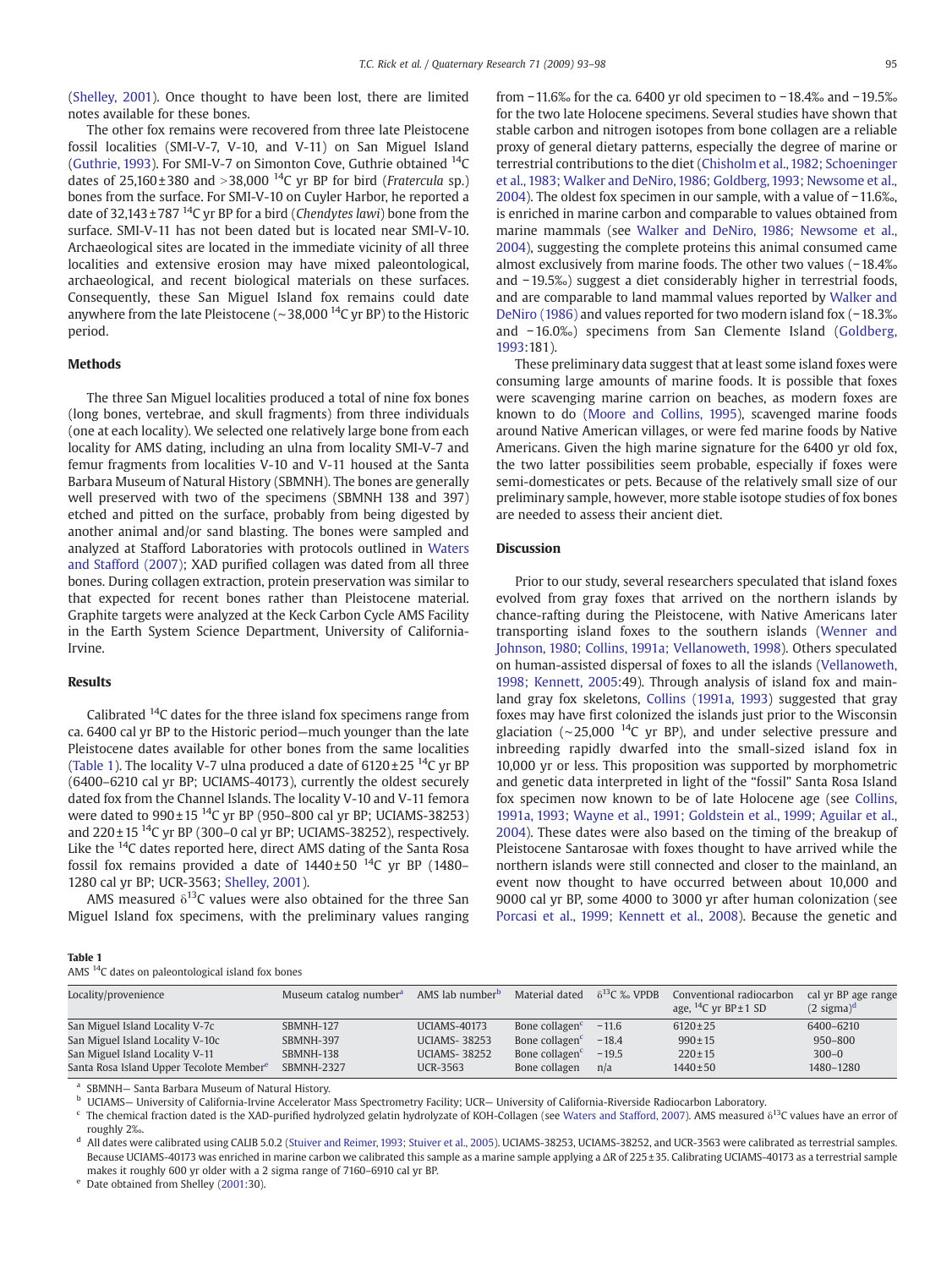morphologic data do not provide absolute ages, the fossil and archaeological records supply the most direct means of documenting the chronology of island fox dispersal.

Numerous paleontological projects have been conducted on the Channel Islands, including research in paleontological and archaeological deposits at Daisy Cave (CA-SMI-261) on San Miguel ([Guthrie, 1980; Walker, 1980; Erlandson et al., 1996\)](#page-5-0), late Pleistocene and Holocene deposits at Arlington Springs (CA-SRI-173) on Santa Rosa [\(Johnson et al., 2002\)](#page-5-0), late Pleistocene localities on San Miguel and Santa Rosa ([Guthrie, 1993, 1998, 2005\)](#page-5-0), late Pleistocene deposits on Anacapa ([Lipps, 1964](#page-5-0)), and several mammoth localities on Santa Rosa, San Miguel, and Santa Cruz [\(Orr, 1968; Cushing et al.,](#page-5-0) [1984; Gray and Harz, 1998; Agenbroad 1998, 2002b; Thaler, 1998;](#page-5-0) [Agenbroad et al., 2005](#page-5-0)). These projects have yielded faunal assemblages that include abundant avian materials, extant and extinct micro-mammals, reptiles and amphibians, and mammoths ([Guthrie, 1980, 1993; Walker, 1980; Agenbroad, 1998\)](#page-5-0). [Orr \(1968\)](#page-5-0) estimated that a minimum of 200 mammoths had been identified by the early 1960s. Agenbroad's [\(1998, 2002b](#page-4-0)) surveys on Santa Rosa, San Miguel, and Santa Cruz identified over 140 new mammoth localities.

In contrast, island foxes are rare or absent in fossil deposits and the few that have been found are all Holocene in age. Moreover, at Daisy Cave, pre-human deposits lack island foxes, yet post-human archaeological deposits contain them ([Walker, 1980](#page-5-0)). If island foxes originated from a small founding population prior to human arrival, finding the remains of those presumably full-sized foxes in the fossil or archaeological records would be difficult. However, the complete absence of island foxes in pre-human age deposits is peculiar, especially given the large samples of birds, micromammals, and mammoths that have been recovered in Quaternary deposits.

Island fox remains occur in at least 40 island archaeological sites, but many of these are from fairly poorly dated multi-component sites (Table 2). A few of the foxes identified in island sites (e.g., SRI-1, SRI-3, SMI-261, and SCLI-43c) could conceivably predate the ca. 6400 cal yr BP date reported here. Recent excavation of several sites dated between 11,000 and 8000 cal yr BP on San Miguel, Santa Rosa, and Santa Cruz islands has produced few mammal bones and no foxes (see [Erlandson et al., 2007\)](#page-5-0), however, suggesting that foxes may have arrived on the islands sometime after about 10,000–9000 cal yr BP. The ca. 6400–6200 cal yr BP fox dates reported here are about the same age as the earliest securely dated Channel Island dog remains ([Rick et al., 2008\)](#page-5-0).

Recent studies from elsewhere around the world lend support to a human-assisted dispersal of foxes to all the Channel Islands. For example, [White \(2004\)](#page-5-0) described the translocation of the northern common cuscus (Phalanger orientalis) to New Ireland by huntergatherers as early as 20,000 yr ago. Ancient human translocation of animals has also been documented on islands in the Caribbean, North Atlantic, Mediterranean, and Pacific ([Grayson, 2001](#page-5-0)). Researchers have also suggested that most of the extant mammalian fauna on the Channel Islands and some reptiles were intentionally or unintentionally introduced by Native Americans, including skunks, harvest mice, deer mice, shrews, ground squirrels, rattlesnakes, dogs, and foxes ([Walker, 1980; Wenner and Johnson, 1980; Johnson, 1983; Collins and](#page-5-0) [George, 1990; Guthrie, 1998; Rick et al., 2008\)](#page-5-0). When the late Holocene Santa Rosa fox specimen was still thought to be late Pleistocene in age, [Wenner and Johnson \(1980](#page-5-0):515–516) argued that foxes likely rafted out accidentally to the northern islands during storms, but they noted that "it is also conceivable that the early aborigines initially brought the first fox to one or another of the superislands," a proposition now supported by the fossil and archaeological records.

Additional support for the antiquity of foxes on the Channel Islands may come from the extinction of Chendytes lawi (flightless scoter) and Fratercula dowi (a burrowing nesting alcid). Based on the abundance

Archaeological and paleontological island fox remains from the Channel Islands<sup>a</sup>

| Site or locality          | Age (cal yr BP)     | <b>NISP</b>    | <b>MNI</b>     | References               |
|---------------------------|---------------------|----------------|----------------|--------------------------|
| Archaeological specimens  |                     |                |                |                          |
| $SMI-1$                   | 7140-3250           | $\overline{2}$ | $\mathbf{1}$   | Collins (1991a)          |
| <b>SMI-87</b>             | 4790-2340           | $\mathbf{1}$   | $\mathbf{1}$   |                          |
| <b>SMI-261</b>            | 11,600-640          | 13             | $\mathbf{1}$   | Collins (1991a)          |
| <b>SMI-470</b>            | 460-Historic        | $\mathbf{1}$   | $\mathbf{1}$   | $\overline{\phantom{0}}$ |
| <b>SMI-481</b>            | 1410-920            | n/a            | $\mathbf{1}$   | $\overline{a}$           |
| <b>SMI-525</b>            | 3230-520            | $\mathbf{1}$   | $\mathbf{1}$   | Collins (1991a)          |
| SMI-603                   | 4570-4260           | $\mathbf{1}$   | $\mathbf{1}$   |                          |
| SRI-1                     | 9260-2110           | 9              | 6              | Collins (1991a)          |
| SRI-2                     | 2030-Historic       | >16            | 9              | Collins (1991a,b)        |
| SRI-3                     | 8300-2360           | 3              | $\overline{2}$ | Collins (1991a)          |
| SRI-4                     | 7410-2130           | $\mathbf{1}$   | $\mathbf{1}$   | Collins (1991a)          |
| <b>SRI-25</b>             | n/a                 | $\overline{2}$ | $\mathbf{1}$   | <b>Shelley</b> (2001)    |
| <b>SRI-41</b>             | 5470-3630           | $\overline{2}$ | $\mathbf{1}$   | Collins (1991a)          |
| <b>SRI-365</b>            | n/a                 | n/a            | $\mathbf{1}$   |                          |
| <b>SCRI-122</b>           | Late Holocene       | $\overline{2}$ | $\overline{2}$ | Collins (1991a)          |
| <b>SCRI-131</b>           | Late Holocene       | $\overline{2}$ | $\overline{2}$ | Collins (1991a)          |
| <b>SCRI-147</b>           | Late Holocene       | >18            | 5              | Collins (1991a)          |
| <b>SCRI-206</b>           | n/a                 | $\mathbf{1}$   | $\mathbf{1}$   | Collins (1991a)          |
| SCRI-236 (aka SCRI-83)    | Late Holocene       | 7              | 6              | Collins (1991a)          |
| <b>SCRI-240</b>           | Historic            | 5              | n/a            | Noah (2005)              |
| <b>SCRI-306</b>           | 670-410             | n/a            | n/a            | Arnold (1987)            |
| SCRI-328/330              | Historic            | 9              | n/a            | Noah (2005)              |
| SCRI-333 (aka SCRI-3)     | 6170-1260           | >45            | 13             | Collins (1991a)          |
| SCRI-474 (aka SCRI-100)   | Late Holocene       | >46            | 11             | Collins (1991a)          |
| $SNI-7$                   | n/a                 | n/a            | 20             | Collins (1991a,b)        |
| <b>SNI-11</b>             | 5890-5660; 3840-510 | >5             | $\overline{2}$ | Collins (1991a)          |
| <b>SNI-25</b>             | 740-Historic        | n/a            | 10             |                          |
| <b>SNI-39</b>             | 3210-2780           | 11             | 5              | <b>Shelley</b> (2001)    |
| <b>SNI-51</b>             | 2840-1840           | $\overline{2}$ | $\mathbf{1}$   | Collins (1991a)          |
| <b>SNI-102</b>            | 2780-2150           | n/a            | n/a            | Martz (2005)             |
| <b>SNI-119</b>            | n/a                 | 4              | $\mathbf{1}$   | Collins (1991a)          |
| <b>SNI-160</b>            | 1710-930            | n/a            | n/a            | Martz (2005)             |
| <b>SNI-161</b>            | 5440-5270           | $\mathbf{1}$   | $\mathbf{1}$   | Vellanoweth (1998)       |
| SCAI-17                   | 5920-3900; 1330-880 | 3              | $\overline{2}$ | Collins (1991a)          |
| SCAI-45                   | 1450-1050           | 3              | $\mathbf{1}$   | Collins (1991a)          |
| <b>SCAI-137</b>           | 270-230             | 3              | $\mathbf{1}$   | Collins (1991a)          |
| SCLI-43                   | 10,210-520          | >28            | $\overline{4}$ | Collins (1991a)          |
| SCLI-48                   | n/a                 | 1              | $\mathbf{1}$   | Collins (1991a)          |
| <b>SCLI-1215</b>          | 5300-460            | >2             | $\overline{2}$ | Collins (1991a)          |
| <b>SCLI-1524</b>          | 2910-460            | >20            | 9              | Collins (1991a)          |
| Paleontological specimens |                     |                |                |                          |
| SRI-Tecolote member       | 1480-1280           | 3              | $\mathbf{1}$   | Collins (1991a);         |
|                           |                     |                |                | <b>Shelley</b> (2001)    |
| SMI-Locality 7c           | 6400-6210           | $\mathbf{1}$   | $\mathbf{1}$   | <b>Guthrie</b> (1993)    |
| SMI-Locality 10           | 950-800             | 6              | $\mathbf{1}$   | Guthrie (1993)           |
| SMI-Locality 11           | $300 - 0$           | $\mathbf{1}$   | $\mathbf{1}$   | <b>Guthrie</b> (1993)    |
|                           |                     |                |                |                          |

<sup>a</sup> SMI = San Miguel, SRI = Santa Rosa, SCRI = Santa Cruz, SCAI = Santa Catalina, SNI = San Nicolas, SCLI = San Clemente. NISP (Number of Identified Specimens) and MNI (Minimum Number of Individuals) based on Collins [\(1991a,b](#page-4-0)) unless otherwise noted. For additional details see [Collins \(1991a\), Shelley \(2001\)](#page-4-0), and sources cited therein. Fox bones from unknown sites or localities were excluded. An additional NISP of 30 fox bones presented in [Colten \(2001\)](#page-4-0) could be from SCRI-191, −192, −240, −330, and/or −474.

of eggshells at some fossil localities, [Guthrie \(1993](#page-5-0):410, [1998, 2005\)](#page-5-0) argued that ground-nesting colonies of Chendytes existed on San Miguel Island in the late Pleistocene. Chendytes bones have also been identified in island archaeological sites as recent as the middle to late Holocene ([Jones et al., 2008](#page-5-0)). Many of these later bones may be from birds that bred on offshore rocks, but the late Pleistocene specimens are from mainland portions of SanMiguel where, if present, foxes would have had ready access to Chendytes nests, eggs, and fledglings. Because foxes prey on ground nesting bird eggs and chicks, if foxes had arrived prior to human arrival such breeding colonies seem unlikely. A modern analog may be the recent expansion of ground breeding northern harriers (Circus cyaneus), western gulls (Larus occidentalis), and Brandt's cormorants (Phalacrocorax penicillatus) on San Miguel Island after all foxes were incarcerated during captive breeding efforts beginning in the late 1990s ([Coonan et al., 2002, 2005](#page-4-0); Charles Drost, personal communication, 2008). The expansion of these birds to conspicuous breeding areas across the island is correlated with the fox removal.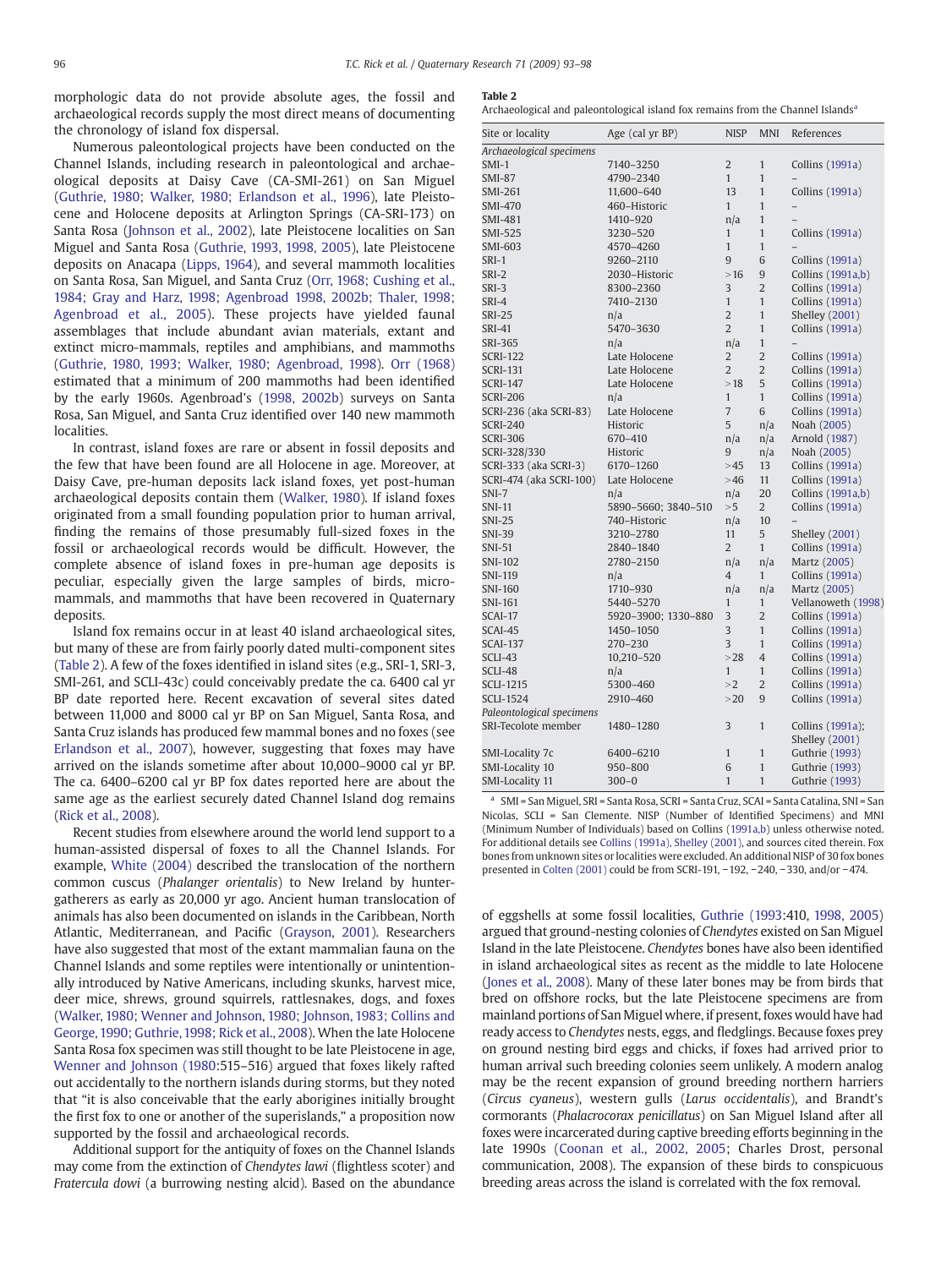<span id="page-4-0"></span>If humans introduced foxes to all the Channel Islands, questions remain about the length of time necessary for dwarfing. Recent syntheses suggest that morphological evolutionary rates of change are significantly faster on islands than mainland regions, especially after initial colonization when the animals are undergoing significant selective pressure [\(Millien, 2006](http://dx.doi.org/10.1371/journal.pbio.0040321)). Small colonizing populations can also result in inbreeding, which can accelerate the dwarfing process (Collins, 1993). Several studies demonstrate rapid dwarfing on islands, including red deer on Jersey Island in 6000 yr or less [\(Lister, 1989,](#page-5-0) [1995](#page-5-0)) and sloths (Bradypus) on Panamanian islands between about 8900 and 3400 yr (Anderson and Handley, 2002). Analysis of a small number of subfossil Urocyon sp. bones from Cozumel Island, Mexico suggested that dwarfing occurred between about 13,000 to 5000 yr ([Gompper et al., 2006\)](#page-5-0). [Pergams and Ashley \(1999\)](#page-5-0) noted significant size reduction in island deer mice populations from three California Channel Islands in just 90 yr, however, a time frame that is far more rapid than anything in the fossil record and one not associated with a recent introduction or founder effect. Studies of island lizards also provide evidence of extremely rapid change with significant body size increases in just 100 yr (Case and Schwaner, 1993). Using a conservative estimate of 6000–5000 yr for dwarfing, the oldest secure ages for Channel Island foxes (∼7000–6000 cal yr BP) fits with the oldest known dates for humans (∼13,000 cal yr BP; [Johnson et al.,](#page-5-0) [2002\)](#page-5-0). This assumes that we have the oldest dates for both humans and foxes, and that we have fairly rapid evolution, issues that need to be tested further.

#### **Conclusions**

Foxes and domestic dogs were present on California's Channel Islands since at least the middle Holocene, and their introduction by humans would have significantly altered island ecosystems. The purportedly pre-human-age island fox bones have now been directly <sup>14</sup>C dated to the Holocene, with island foxes on the northern islands for at least 6400 yr and on the southern islands (San Nicolas) for at least 6000–5000 yr ([Vellanoweth, 1998; Shelley, 2001\)](#page-5-0). Several lines of evidence support the hypothesis that Native Americans introduced foxes to all the islands where they are currently found, including: 1) the widespread occurrence of foxes in island archaeological sites and absence in pre-Holocene fossil/subfossil deposits; 2) deliberate translocation of foxes between islands by Native Americans; 3) significance of foxes in Native American religion and ceremony; 4) presence of late Pleistocene ground nesting colonies of Chendytes and Fratercula; and 5) rapid dwarfing of animals on other islands around the world. This is one of the few known animal translocations by hunter-gatherers (see [Grayson, 2001](#page-5-0)) and demonstrates a significant Native American influence on the structure and functioning of Channel Island ecosystems.

A natural dispersal of foxes cannot be ruled out until additional paleontological and genetic (especially aDNA [ancient DNA]) research is conducted, however, with the aDNA research offering a chance to document and analyze the ancient genetic diversity of foxes, to investigate their relationship to modern fox populations, and to identify possible founder populations. These aDNA studies would also be an important complement to genetic studies of contemporary island foxes that document a small founding population [\(Wayne et al., 1991; Goldstein et al., 1999; Aguilar et al., 2004\)](#page-5-0). Continued direct 14C dating of island fox bones from Channel Island archaeological sites and interdisciplinary collaboration between researchers will also help elucidate the antiquity, evolution, and biogeography of the island fox, and the role of Native Americans in island ecology. Regardless of whether foxes were transported to the islands by humans during the Holocene or dispersed to the islands during the late Pleistocene prior to human arrival, they are unique animals that helped shape island ecosystems and cultures for at least 6500 yr.

#### Acknowledgments

This project was supported by the University of Oregon, the US Navy, and Southern Methodist University. We thank Ann Huston, Kelly Minas, and Steve Schwartz for supporting our research, and Curtis Marean, Donald Johnson, and Gary Roemer for comments that greatly improved this manuscript.

#### References

- Agenbroad, L.D., 1998. New pygmy mammoth (Mammuthus exilis) localities and radiocarbon dates from San Miguel, Santa Rosa, and Santa Cruz Islands. In: Weigand, P. (Ed.), Contributions to the Geology of the Northern Channel Islands, Southern California. Pacific Section American Association of Petroleum Geologists, Bakersfield, pp. 169–175.
- Agenbroad, L.D., 2002a. California's Channel Islands: a one way trip in the tunnel of doom. In: Browne, D., Mitchell, K., Chaney, H. (Eds.), Proceedings of the Fifth California Islands Symposium. Santa Barbara Museum of Natural History, Santa Barbara, pp. 1–6.
- Agenbroad, L.D., 2002b. New localities, chronology, and comparisons for the pygmy mammoth (Mammuthus exilis): 1994–1998. In: Browne, D., Mitchell, K., Chaney, H. (Eds.), Proceedings of the Fifth California Islands Symposium. Santa Barbara Museum of Natural History, Santa Barbara, pp. 518–524.
- Agenbroad, L.D., Johnson, J.R., Morris, D., Stafford Jr., T.W., 2005. Mammoths and humans as late Pleistocene contemporaries on Santa Rosa Island. In: Garcelon, D., Schwemm, C. (Eds.), Proceedings of the Sixth California Islands Symposium. National Park Service Technical Publication CHIS-05-01. Institute for Wildlife Studies, Arcata, pp. 3–7.
- Aguilar, A., Roemer, G., Debenham, S., Binns, M., Garcelon, D., Wayne, R.K., 2004. High MHC diversity maintained by balancing selection in an otherwise genetically monomorphic mammal. Proceedings of the National Academy of Sciences 101, 3490–3494.
- Anderson, R.P., Handley Jr., C.O., 2002. Dwarfism in insular sloths: biogeography, selection, and evolutionary rate. Evolution 56, 1045–1058.
- Arnold, J.E., 1987. Craft specialization in the prehistoric Channel Islands, California. University of California Publications in Anthropology 18. University of California Press, Berkeley.
- Case, T.J., Schwaner, T.D., 1993. Island/mainland body size differences in Australian varinid lizards. Oecologia 84, 102–109.
- Chisholm, B.S., Nelson, D.E., Schwarcz, H.P., 1982. Stable-carbon isotope ratios as a measure of marine versus terrestrial protein in ancient diets. Science 216, 1131–1132.
- Clifford, D.L., Mazet, J.A.K., Dubovi, E.J., Garcelon, D.K., Coonan, T.J., Conrad, P.A., Munson, L., 2006. Pathogen exposure in endangered island fox (Urocyon littoralis) populations: implications for conservation management. Biological Conservation 131, 230–243.
- Collins, P.W., 1991a. Interaction between island foxes (Urocyon littoralis) and Indians on islands off the coast of southern California: I. Morphological and archaeological evidence of human assisted dispersal. Journal of Ethnobiology 11, 51–81.
- Collins, P.W., 1991b. Interaction between island foxes (Urocyon littoralis) and Native Americans on islands off the coast of southern California: II. Ethnographic, archaeological, and historical evidence. Journal of Ethnobiology 11, 205–229.
- Collins, P.W., 1993. Taxonomic and biogeographic relationships of the island fox (Urocyon littoralis) and gray fox (U. cinereoargenteus) from western North America. In: Hochberg, F.G. (Ed.), Third California Islands Symposium: Recent Advances in Research on the California Islands. Santa Barbara Museum of Natural History, Santa Barbara, pp. 351–390.
- Collins, P.W., George, S.B., 1990. Systematics and taxonomy of island and mainland populations of western harvest mice (Reithrodontomys megalotis) in southern California. Natural History Museum of Los Angeles County Contributions in Science 420, 1–26.
- Collins, P.W., Guthrie, D.A., Rick, T.C., Erlandson, J.M., 2005. Analysis of prey remains from an historic bald eagle nest site on San Miguel Island, California. In: Garcelon, D., Schwemm, C. (Eds.), Proceedings of the Sixth California Islands Symposium. National Park Service Technical Publication CHIS-05-01. Institute for Wildlife Studies, Arcata, pp. 103–120.
- Colten, R.H., 2001. Ecological and economic analysis of faunal remains from Santa Cruz Island. In: Arnold, J.E. (Ed.), The Origins of a Pacific Coast Chiefdom: The Chumash of the Channel Islands. University of Utah Press, Salt Lake City, pp. 199–219.
- Coonan, T.J., Schwemm, C.A., Roemer, G.W., Austin, G., 2002. Population decline of island foxes (Urocyon littoralis littoralis) on San Miguel Island. In: Browne, D., Mitchell, K., Chaney, H. (Eds.), Proceedings of the Fifth California Islands Symposium. Santa Barbara Museum of Natural History, Santa Barbara, pp. 289–297.
- Coonan, T.J., Rutz, K., Garcelon, D.K., Latta, B.C., Gray, M.M., Ashehoug, E.T., 2005. Progress in island fox recovery efforts on the northern Channel Islands. In: Garcelon, D., Schwemm, C. (Eds.), Proceedings of the Sixth California Islands Symposium. National Park Service Technical Publication CHIS-05-01. Institute for Wildlife Studies, Arcata, pp. 263–273.
- Cushing, J., Daily, M., Noble, E., Roth, L., Wenner, A., 1984. Fossil mammoths from Santa Cruz Island, California. Quaternary Research 21, 376–384.
- Erlandson, J.M., Kennett, D.J., Ingram, B.L., Guthrie, D.A., Morris, D.P., Tveskov, M.A., West, G.J., Walker, P.L., 1996. An archaeological and paleontological chronology for Daisy Cave (CA-SMI-261), San Miguel Island, California. Radiocarbon 38, 355–373.